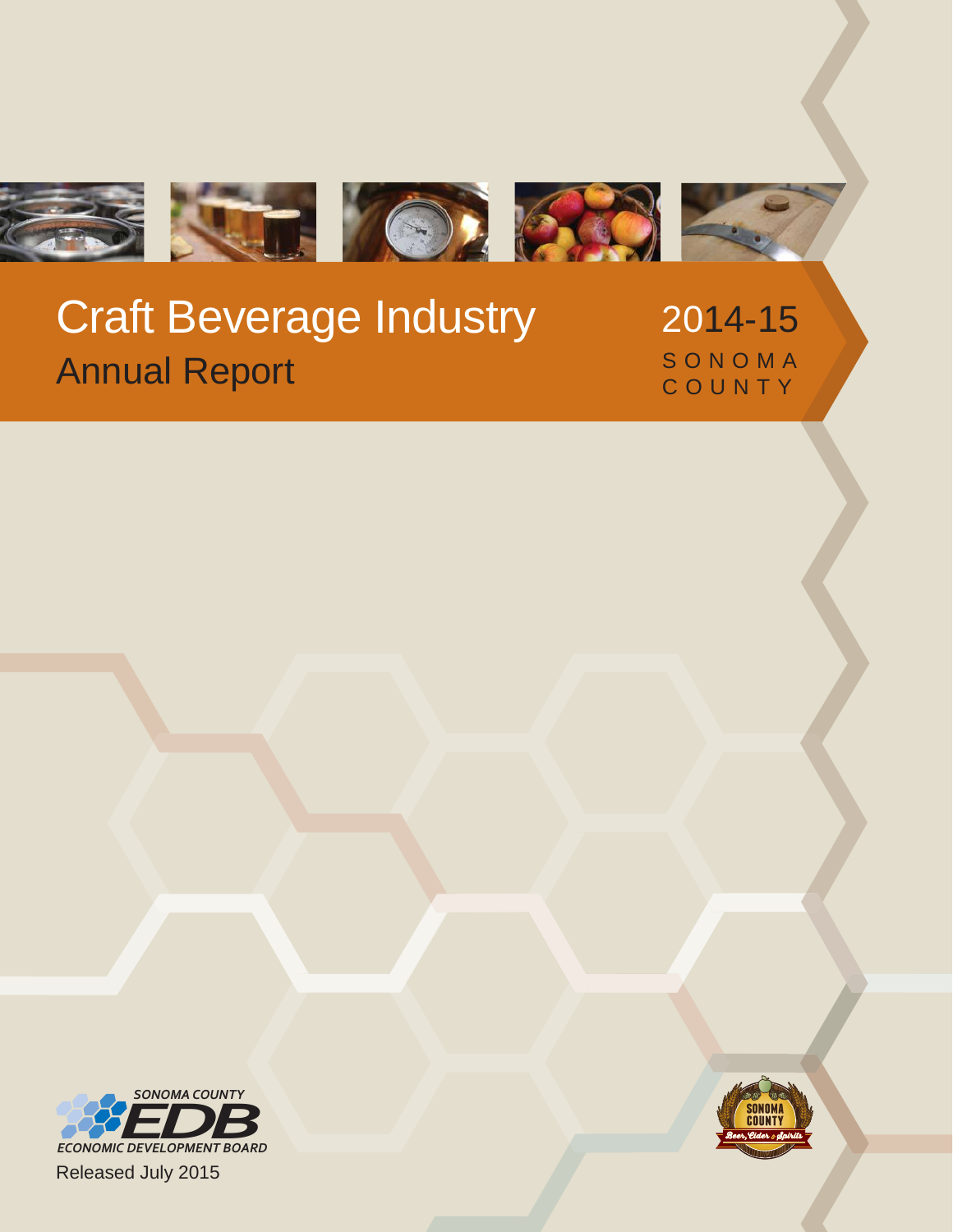- 1 Executive Summary
- 2 Industry Overview

### Industry Briefing | Beer, Cider & Spirits

- 3 Growth Outlook
- 4 Employment Statistics
- 5 Production, Supply, and Distribution
- 6 Community Impact

### Economic Impact | Craft Brewing

**7** Economic Impact - Craft Breweries

### Case Study | Wastewater

- 8 Infrastructure Development
- 9 Brewery Development

### **Appendicies**

- 10 Appendix A | Methodology
- 10 Appendix B | Sources
- 11 Appendix C | Acknowledgements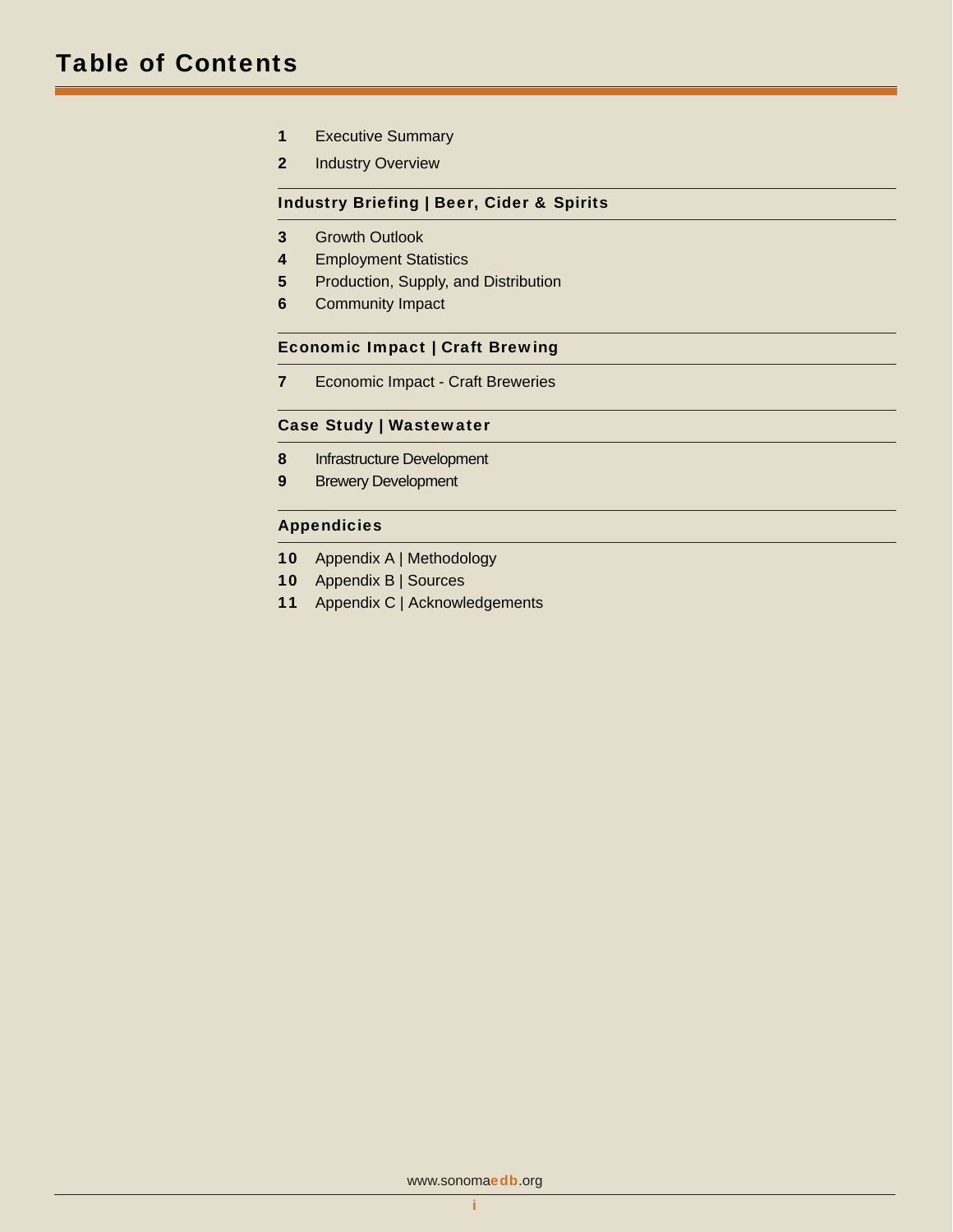July 2015

The Sonoma County Economic Development Board (EDB) is pleased to present the *Sonoma County Craft Beverage Industry - Annual Report*. This report offers economic insight on Sonoma County's craft brewery, distillery, and cidery businesses and identifies opportunities for growth.

The craft goods industry is typified by a national shift in consumer preferences towards small production, local-ingredients, and high-quality, labor-intensive goods. This means that more American consumers are sampling artisanal, hand-crafted beverages while moving away from mass-produced beers, ciders, and spirits. In Sonoma County, these nationwide trends are reflected by the growing concentration of local craft beer, cider, and spirits producers. Sonoma County's award-winning craft breweries are experiencing rapid growth and leveraging their reputation to attract tourists from around the nation. Meanwhile, local distilleries and cideries continue to seek opportunities to increase output and employment despite the unique challenges they face.

Some highlights and concerns for Sonoma County beer, cider, and spirits businesses include:

- As of 2014, there were **23 craft breweries, 11 craft distilleries, and 7 craft cideries** in Sonoma County.
- The Sonoma County craft brewing industry's **total economic impact was estimated to be \$169,000,000 in 2013** (most current data available), *a 37.4% increase from 2012.*
- Raw materials represents the largest overall supply cost to Sonoma County craft producers. Many craft producers utilize local ingredients in their products, including apples and grains, helping to support local agriculture. As breweries, cideries, and distilleries continue to grow in Sonoma County, so too has their demand for local supplies and ingredients.
- State regulation has grown to become the number one issue affecting growth for beer, cider, and spirits producers in Sonoma County. Changes in the regulatory environment have been varied, with some progress being made in specific areas. However, as reported by local producers, significant barriers still remain at the state level.

Through reports such as this, the EDB gathers essential data so that businesses and policy makers can identify problems, engage in discussion, and partner to resolve issues that stand in the way of economic success for our region. The EDB is committed to working with our partners to take the actions necessary to build on our strengths and to address our deficiencies – to improve economic opportunities for all Sonoma County residents.

Pamela Chanter **Chair** Economic Development Board

 Ben Stone Executive Director Economic Development Board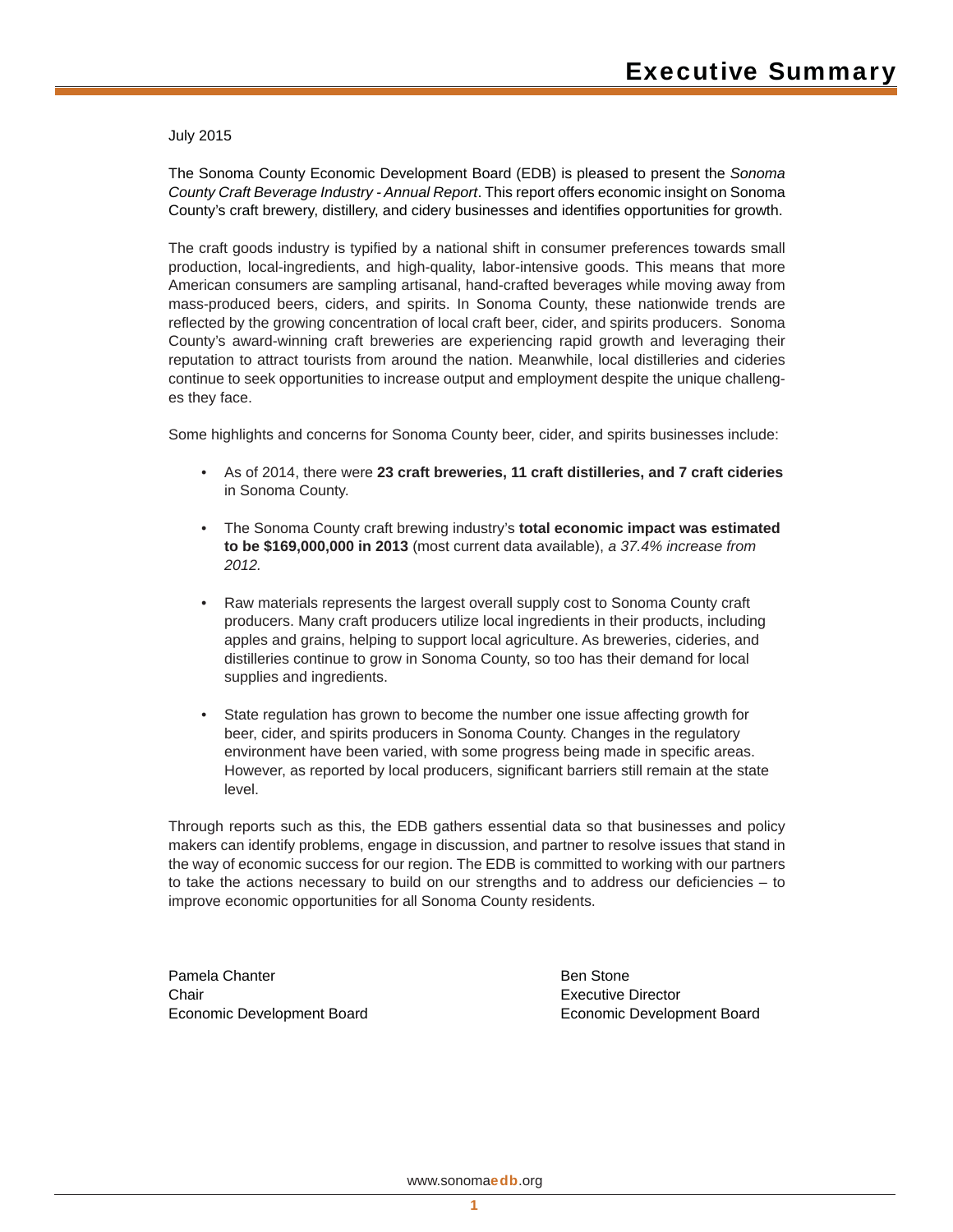# **850+**

**Total jobs created by the beer , cider and spirits industry**

**SEE PAGE 4**

*Breweries* **23**  *Distilleries* **9**  *Cideries* **7**  *Average number of*  **11** *beverages types produced by Sonoma County companies* **SEE PAGE 5 of employees 65% work full-time SEE PAGE 4** of producers **87%** expect to hire more full-time workers **SEE PAGE 3 600,000+**  BARRELS produced by the beer, cider and spirits industry in **local non-profit and 25+ charity organizations supported by the beer, cider and spirits industry SEE PAGE 6 EcoVolt wastewater 2 treatment sysems installed in Sonoma County - one by Bear Republic and one by Lagunitas** *printed map detailing*  **1** *all Sonoma County beer, cider and spirits producers*

**SEE PAGE 3**

*Craft Brewing Industry in 2013*

**SEE PAGE 9**

**\$169 MILLON TOTAL** ECONOMIC IMPACT

**40% PRODUCTION INCREASE** *from 2012*

2013

**770 Jobs** 54% INCREASE *FROM 2012*

**CONTACT THE EDB FOR MORE INFO**

#### **SEE PAGE 7**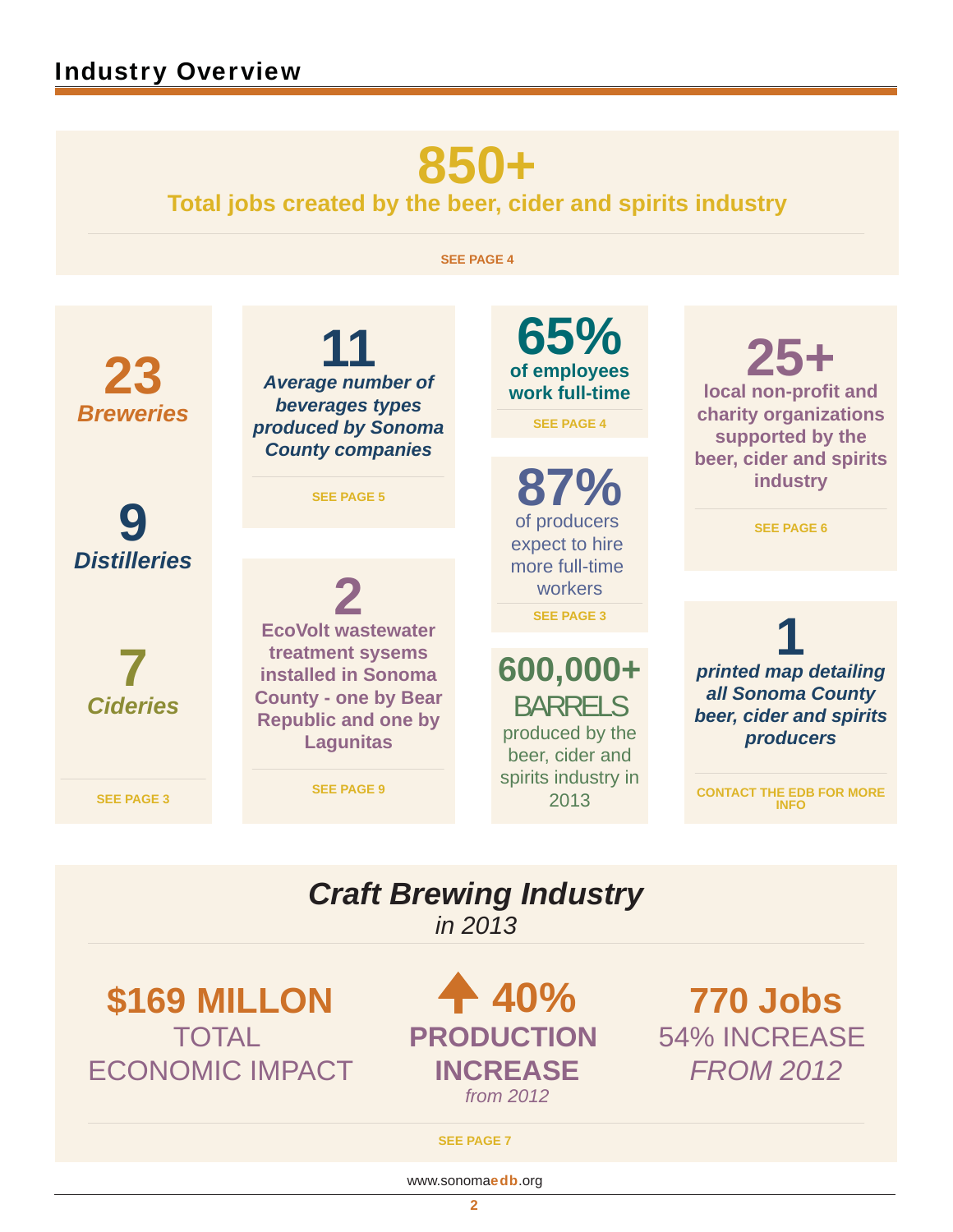### **Current Growth in Sonoma County**

Sonoma County's craft beverage industry continues to expand rapidly. Since 2000, the number of craft breweries in Sonoma County has almost quadrupled, with 23 breweries open as of 2014. The number of cideries and distilleries has also grown considerably, reflecting the growth potential in these sub-industries. As of 2014, there were 7 cideries and 9 distilleries open in Sonoma County.

It is likely that this strong upwards trend will continue into the future. Of the companies surveyed, 97% expect to expand production in 2015, 79% expect to invest in equipment, and 87% expect to hire more full-time workers.

### **Impediments to Growth**

Even with the significant growth in Sonoma County's craft beverage industry, there are still several key impediments challenging local breweries, cideries and distilleries.

The top reported impediment facing breweries is water and wastewater management. A constant local supply of water is necessary to ensure long term growth of Sonoma County's brewing industry. Coupled with wastewater constraints and sewer line capacity, water management can be viewed as a current and future impediment to growth.

For distilleries, the number one concern was state/federal regulation prohibiting direct sales to consumers. Over 25% of respondents indicated this as their top impediment to growth.

The most concerning issue reported by cideries was state and federal regulations. Specifically, taxation as the most readily identified challenge. The current definition of hard cider only allows for up to 7% alcohol by volume before it is taxed at the more expensive rate for wine, and only a certain level of carbonation before it is subject to the extremely expensive champagne tax (\$3.30 or \$3.40/gallon).



### **Number of Breweries, Cideries and Distilleries in Sonoma County**





www.sonomaedb.org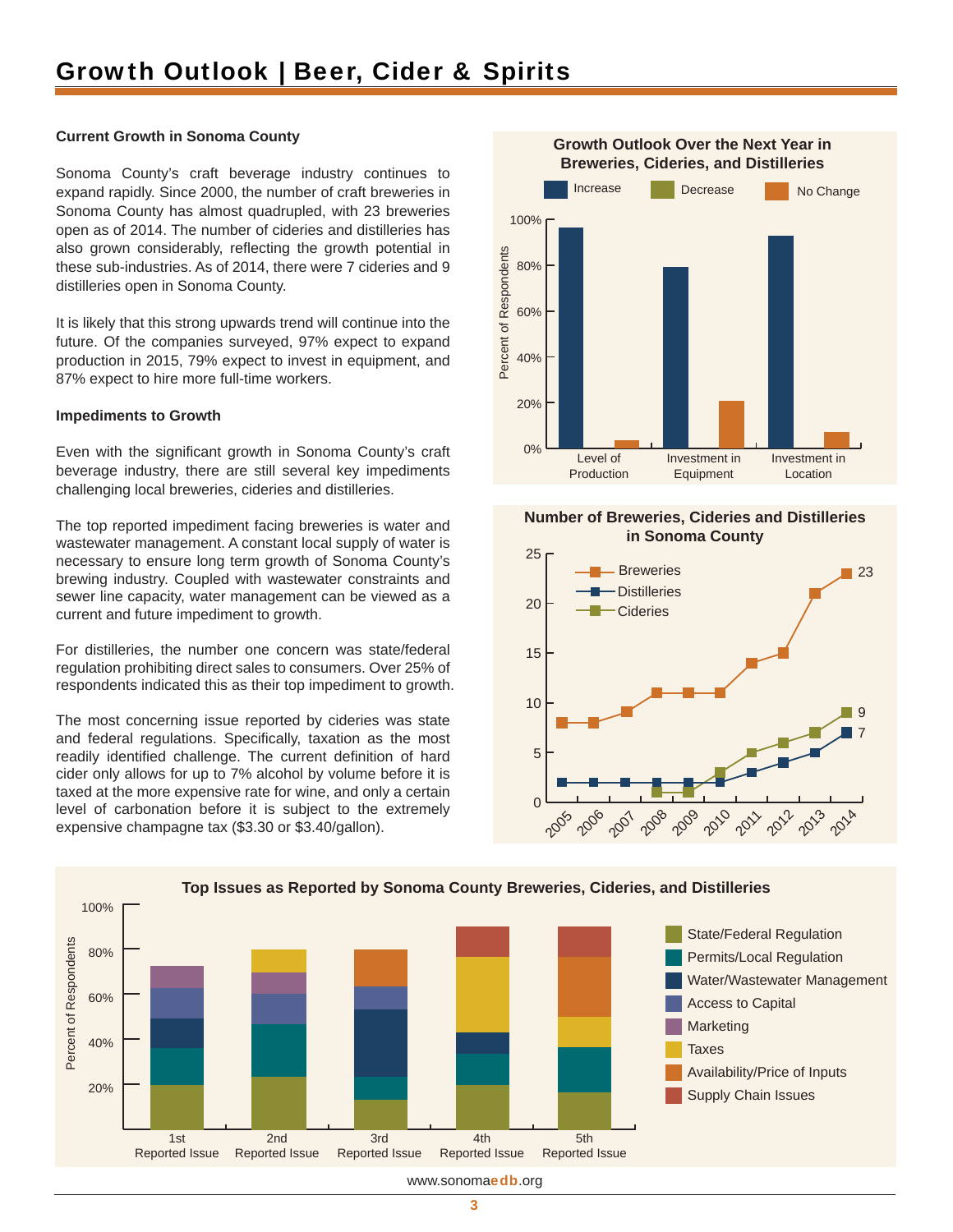### Employment Statistics | Beer, Cider & Spirits

As craft beverage production has grown in Sonoma County, so too has labor employment in the industry, both in part-time and full-time jobs.This section details labor employment in beer, cider, and spirits companies in 2013.

#### **Employment**

Sonoma County directly employs more than 850 employees through craft beer, cider, and spirits manufacturing. Out of the total number of employees, over a third are employed part-time. Full-time employees comprise about 65% of total employment in the craft beverage industry (avg. 40 hours/wk).

### **Demand for Labor**

Almost all respondents indicated that they intended to hire more full-time employees in the future. Compared with previous years, this upwards pressure on full-time employment suggests that existing businesses are experiencing continued economic growth. It is also likely that new businesses that have entered the production stage are increasingly able to support additional employees.

#### **Part-Time Workforce**

Approximately 40% of companies surveyed indicated that they employed part-time workers (defined as working less than 40 hours/week). Of these companies, nearly 23% indicated that their part-time employees worked an average of 21-30 hours per week. Conversely, 33% indicated that they had no part-time employees. This suggests that while there exists a substantial opportunity for part-time employment in the craft beverage industry, a majority of companies rely on full-time employment alone.



### **Does your company plan on hiring more full-time workers in the future?**





### **Average Number of Hours Worked per Week (Part-Time Employees)**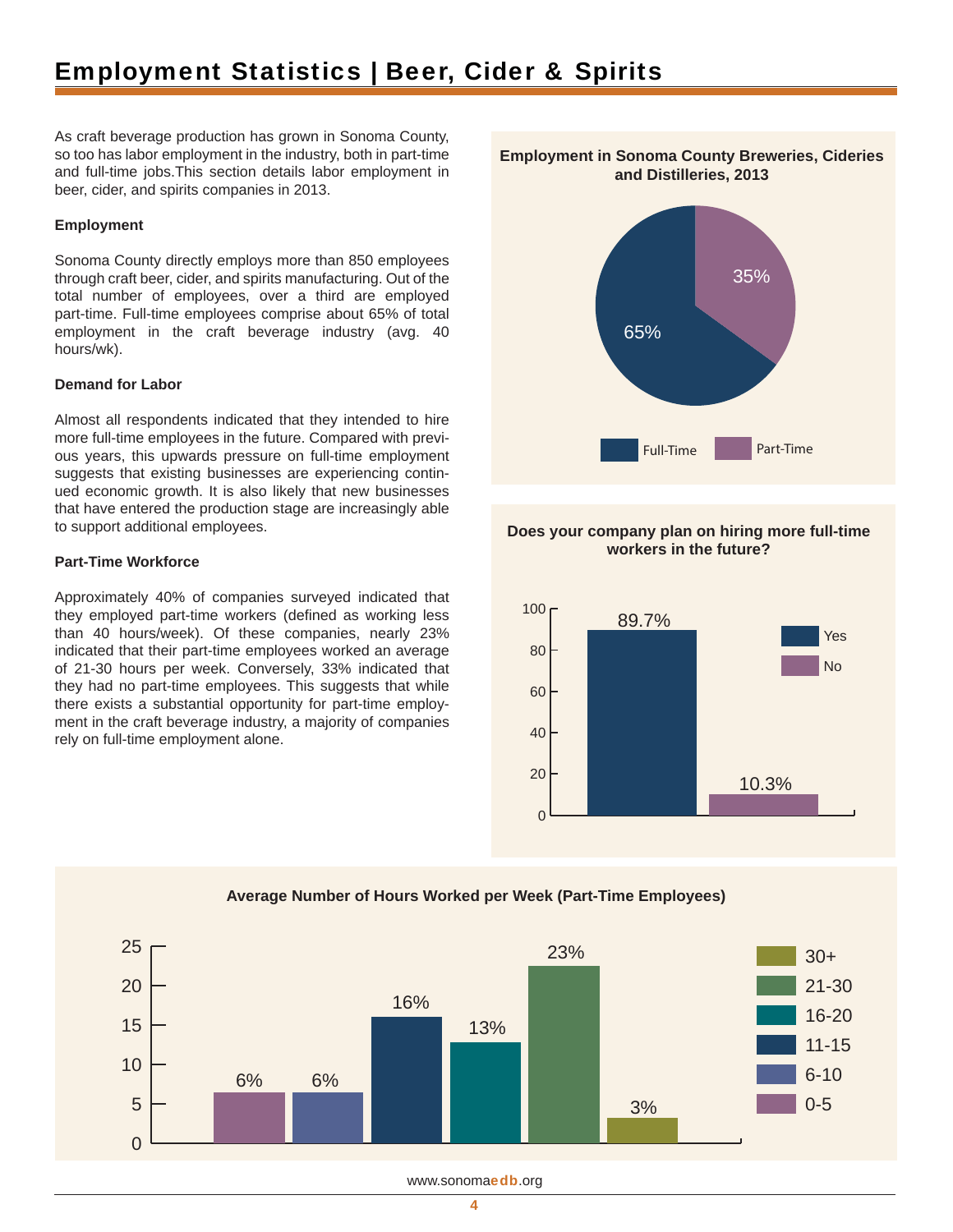### Production, Supply and Distribution | Beer, Cider & Spirits

### **Product Distribution**

As demonstrated in the graph, the majority of businesses use distribution companies as an avenue to move their products to market. Due to federal and state laws, distilleries are not permitted to self-distribute their products, so 100% of distilleries use distribution companies. The category of other represents companies that have on-site brew pubs where most of their sales are done at the premises.

#### **Beverage Varieties**

Sonoma County craft beverage producers have varied product portfolios. Within Sonoma County, 50% of businesses produce only 1-6 varieties of a particular beverage, while 23% produce between 7-12. This reflects the presence of seasonal beverages, most relevant to craft breweries, and in some cases cideries. Craft distillers typically limit their production to a few select beverage varieties.

#### **Supply Inputs**

For all the industries, the top supply cost overall was raw material, including grains, hops, yeast and apples. Glass and bottles were second overall, followed by kegs and barrels. Water was reported generally as the third or fourth highest expense to craft beverage producers, potentially reflecting the low water demands that smaller companies face. Finally, labor, equipment and other machinery comprises the category of "Other". Ultimately, the chart below illustrates the potential economic benefit of locally available supplies to Sonoma County craft beverage producers, as the brewing industry alone purchased nearly \$15 million in local goods and services in 2013.



### **Number of Beverage Varieties Produced in 2013, by Company**





5

**Top 5 Largest Overall Supply Costs**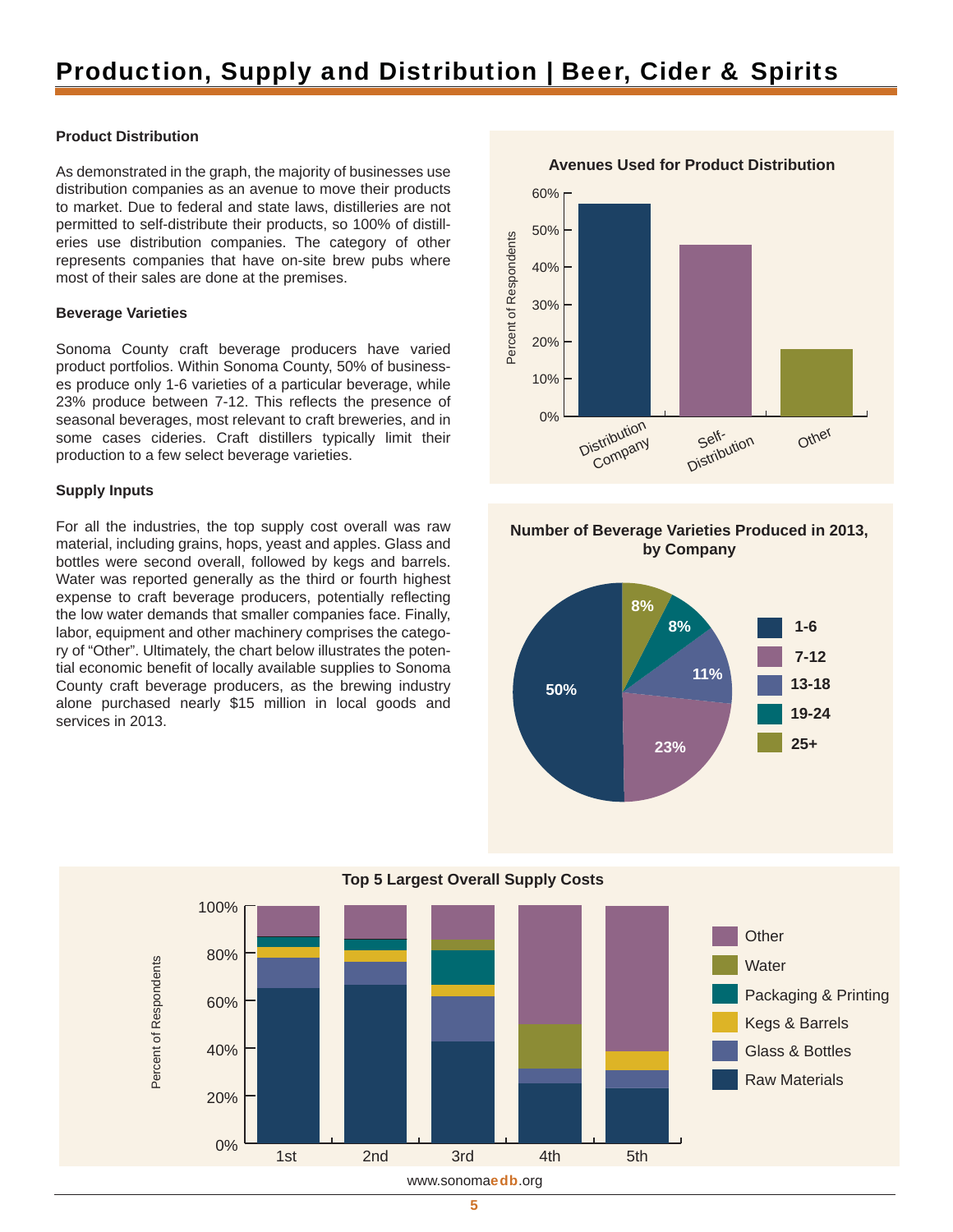### Community Impact | Beer, Cider & Spirits

Involvement in community philanthropy is an important aspect for Sonoma County's breweries, cideries, and distilleries. The majority of the businesses are invested in creating a positive community impact.

### **Fundraising and Charity**

Almost 90% of respondents indicated that their business participated in either fundraising events, volunteering, or giving to charity organizations. The majority of Sonoma County breweries, cideries, and distilleries participate in events and organizations that raise money for local charities.

It is estimated that in 2013 Sonoma County breweries, cideries, and distilleries donated over \$300,000 (both in-kind and in cash) to charities both locally and nationally.

Furthermore, local craft beverage producers fundraise for a wide scope and a number of different causes. Russian River Brewing Company holds a month-long fundraiser in October to raise money for breast cancer research, and reports raising over \$100,000 each year. Other companies listed their participation in donations to non-profit organizations, in-kind donations for auctions, and other community efforts.

Below is a detailed list of the charities, events, and community organizations supported by Sonoma County craft beer, cider, and spirits producers.

# **\$300,000**

*in charitable donations were made by Sonoma County breweries, cideries, and distilleries in 2013*





### **Organizations Supported by Sonoma County Breweries, Cideries, and Distilleries**

1% for the Planet Ales for ALS Ales for Autism American Cancer Society Annadel State Park Big Brothers Big Sisters of the North Bay Boys & Girls Club Catholic Charities Cinnabar Theatre

Committee on the Shelterless Easter Seals Face to Face Healdsburg Performing Arts Humane Society Wags, Whiskers, & Wine Gravenstein Apple Fair Kiwanis Club Rose Parade *And many more!*

Rotary Club School Garden Network **SchoolsPlus** Sonoma County Farm Trails SRJC Shone Farm Surfrider Foundation Sutter Pacific Medical Foundation The Children's Village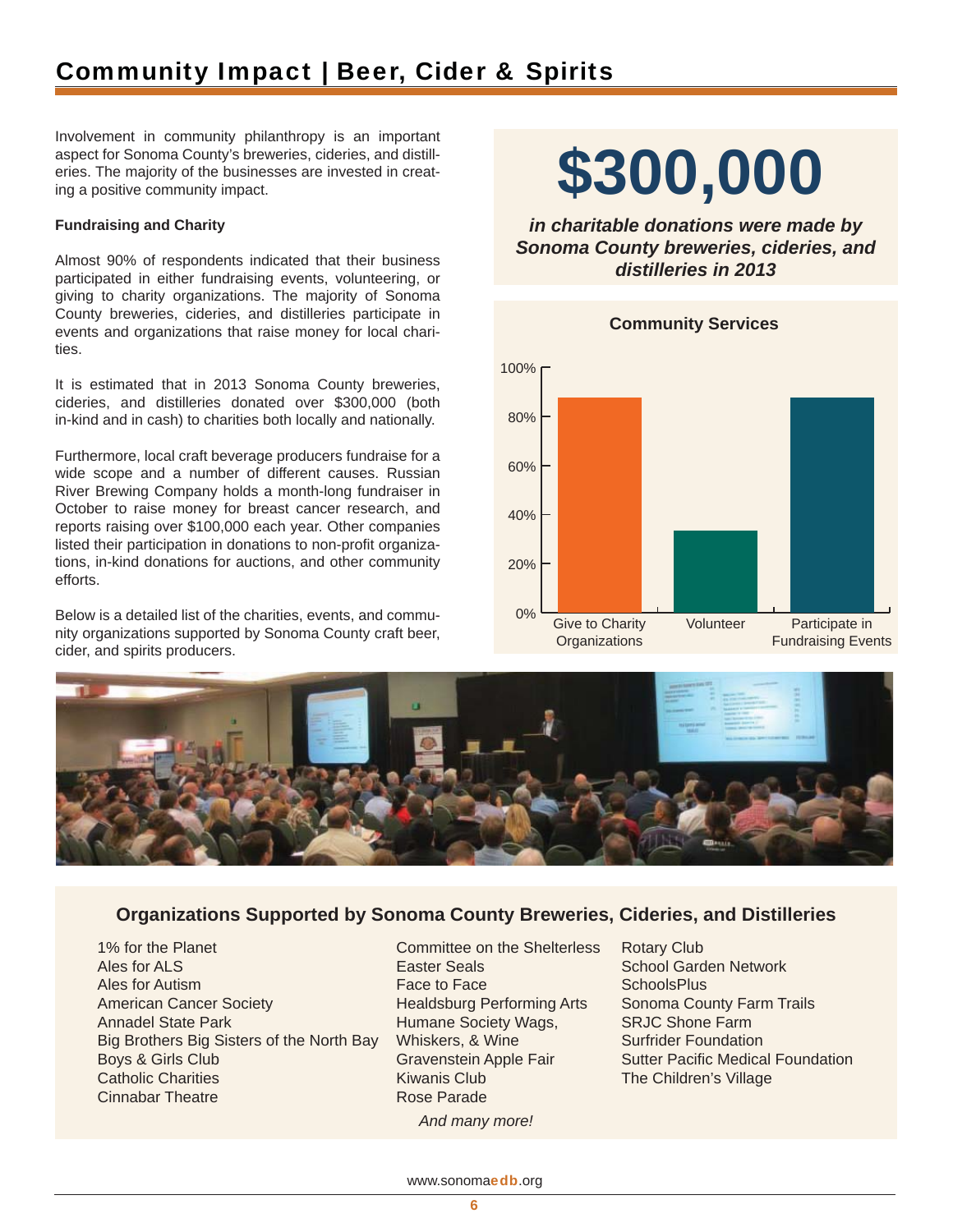### Economic Impact Analysis | Craft Breweries

Craft breweries in Sonoma County continue to hold a significant impact on the local economy. The most current data available at the time of this analysis was for 2013. The economic impact is expected to increase significantly as more recent data becomes available.

### **Employment**

As of 2013, Sonoma County's breweries directly employed over 770 individuals with total sales of \$117 million. Comparison of the percentage of brewery employment relative to the labor force shows that employment in the brewery industry is 11 times more concentrated in Sonoma County compared to the US.

### **Economic Analysis**

The economic impact of Sonoma County's brewery industry in 2013 is estimated to be \$168,640,012. This figure includes both the direct output of the breweries themselves as well as the indirect economic multiplier effects associated with their output. The indirect effect measures the additional income to industries linked to the brewery supply chain that in turn use the income to support additional jobs and output. The figure also includes the economic effects of employee spending in the local economy using income earned from the brewery's output. By aggregating all of these effects, the estimated total impact reflects the overall contribution of the craft brewing industry applied to Sonoma County's regional economy as a whole. In order to calculate the multiplier effects, the EDB utilized IMPLAN (Impact Analysis for Planning), a modeling software widely used by organizations for economic impact analysis. A detailed methodology of the analysis can be found in Appendix A.

### **Tax Revenue from Craft Brewing**

In addition to the economic impact of craft brewing in Sonoma County that extends to the local economy, the industry generates an estimated total tax revenue of approximately

\$43,393,412. Of this value, local and state tax comprised \$25,467,508, while federal tax comprised \$17,925,904. These revenues come from multiple sources of taxation, including employee income taxes, sales taxes, taxes on production and imports, and indirect business taxes. The bulk of federal tax revenue generated from craft brewing comes from excise and consumption taxes.

While it is unknown how much overall tax revenue is retained at the local level, it is a common practice for economic reports to include tax figures into their impact analyses. Thus, if tax revenue is attributed to craft brewing in Sonoma County as an additional component of the industry's full economic impact, the combined total value is estimated to exceed \$212,000,000. Of this figure, this report can assume with relative confidence that at least \$169,000,000 is retained within Sonoma County.

**Sonoma County Craft Brewing**  *in 2013*

> *jobs directly created by craft*  770 *brewing*

69 Million

*economic impact of Sonoma County' s craft brewing industry, pre-tax*

40% *increase in production since 2012*

*local and state tax revenue generated*  25,500,C *from craft brewing in Sonoma County*

### **Top Industries Affected by Craft Brewing**

| <b>Industry</b>                                              | <b>Total Output</b><br><b>Attributed to Breweries</b> | %    |
|--------------------------------------------------------------|-------------------------------------------------------|------|
| Wholesale trade businesses                                   | \$4,009,464                                           | 27.6 |
| Real estate establishments                                   | \$3,025,025                                           | 20.9 |
| Food services and drinking<br>places                         | \$2,666,291                                           | 18.4 |
| Management of companies<br>and enterprises                   | \$2,134,327                                           | 14.7 |
| Transport by truck                                           | \$1,128,060                                           | 7.8  |
| Retail Stores - Food and<br>beverage                         | \$788,590                                             | 5.4  |
| Management, scientific, and<br>technical consulting services | \$755,240                                             | 5.2  |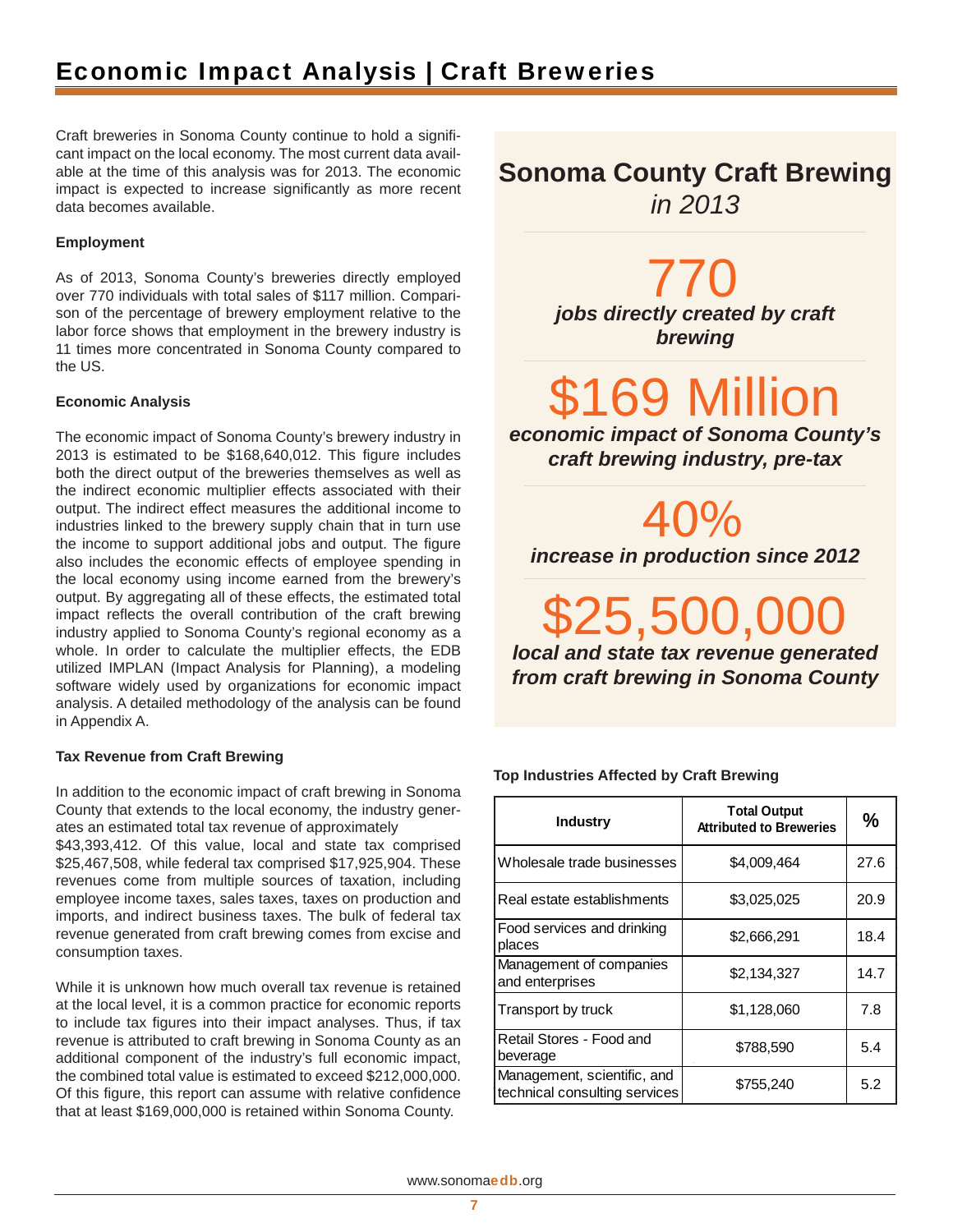### Wastewater | Infrastructure Development

### **Overview**

Both the City of Santa Rosa as well as the City of Petaluma have begun implementing plans to improve their existing wastewater treatment facilities. As the two largest municipal treatment plants in the county, Santa Rosa and Petaluma handle a significant portion of waste sent in from craft breweries, cideries, and distilleries. As these businesses have grown, along with other local businesses in the county, there has been increased need for expanded wastewater treatment capacity.

Separately, Lagunitas and Bear Republic have both invested in new wastewater treatment technology that will allow them to reuse a larger percentage of their wastewater for production purposes, while simultaneously reducing their discharge loads to municipal plants.

### **City of Santa Rosa Development Update**

The City of Santa Rosa has recently opened bids for its planned High Strength Waste Receiving Facility that will be added to the Laguna Treatment Plant.

As outlined, a receiving facility will be constructed to receive up to 40,000 gallons per day of high strength liquid waste. The system will leverage existing infrastructure at the Laguna Treatment Plant, increase disposal service alternatives for existing and future local businesses, offset power costs, and help to reduce the need to truck waste outside of Sonoma County. The project is expected to be completed in the summer of 2015.

### **City of Petaluma Development Update**

The City of Petaluma is working to add several new components to its existing wastewater treatment plant.

Petaluma has invested in new equipment along with designs for a new digestor that is expected to be completed in 2017. The City is working to increase the plant's tertiary water capacity that will allow for increased treatment and storage of water gathered during the winter and spring for use in the summer. The project is awaiting grant funding and is targeted for completion by 2017. Additionally, Petaluma is seeking funding to expand the facility's ability to receive high strength waste solids, which is of particular relevance to the local beer, cider, and spirits industry.



### **Wastewater Treatment Overview**

### **5 million gallons**

Total amount of water currently treated per day at Ellis Creek Water Recycling Facility in Petaluma

### **21 million gallons**

Total amount of water currently treated per day at the Laguna Treatment Plant in Santa Rosa

### **40,000 gallons per day**

Anticipated capacity of Santa Rosa's new High Strength Waste Receiving Facility

### **Development Timeline**

### **2015**

Expected completion date for new high strength wastewater receiving facility at the Laguna Treatment Plant in Santa Rosa.

### **2017**

Target completion date for new digestor technology and expanded tertiary water capacity at the City of Petaluma's municipal treatment plant.

### **2018**

Proposed date for high strength waste capacity expansion at Petaluma municipal plant.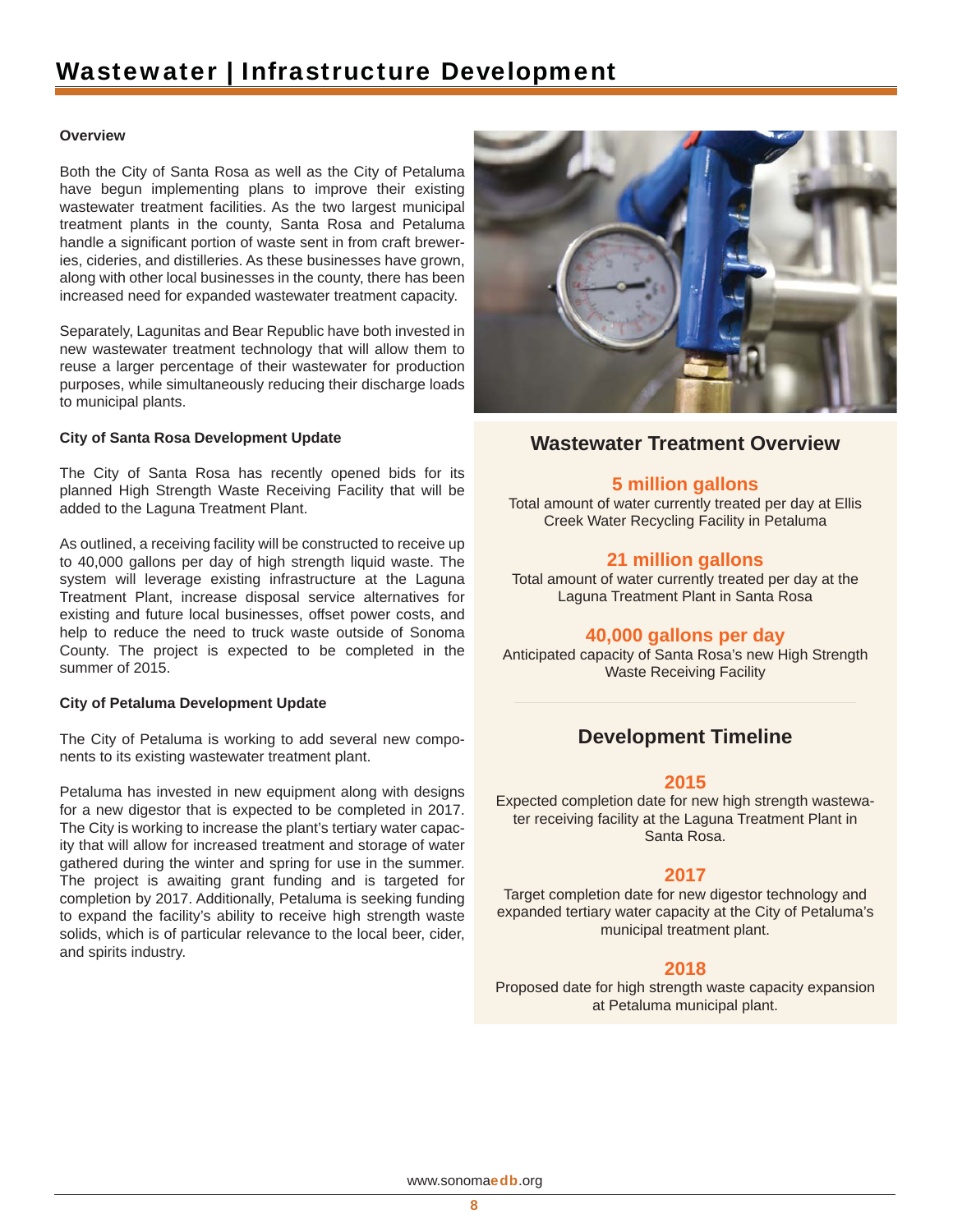### Wastewater | Brewery Development

### **Lagunitas Brewing Company**

Since expanding its Petaluma brewery in 2011, wastewater management has become a significant challenge for the Lagunitas Brewing Company. Having outgrown the capabilities of Petaluma's municipal wastewater treatment facility, Lagunitas currently trucks its high-density wastewater to the East Bay Municipal Utility District in Oakland. Lagunitas estimates that wastewater represents a total cost of about \$2.2 million to the company, with approximately \$1.3 million attributed to trucking alone.



**Lagunitas Anticipated Project Impact**

### 75%

total wastewater reduction for Lagunitas

4 to 1 barrels (bbls) of water/ bbl of beer current water-to-beer use ratio reported by Lagunitas

> $2.5$  to 1 bbls of water/ bbl of beer expected water-to-beer use ratio once EcoVolt system becomes operational

> > 50% reduction in total water usage

> > > 22%

combined percentage of total power and natural gas demand offset by EcoVolt system

### **Investment in New Technology**

### **Bear Republic Brewing Company**

In 2013, motivated to reduce wastewater impact fees and ensure a stable water supply for the future, the City of Cloverdale and Bear Republic Brewing Company invested in a public-private partnership to construct two new wells for the City, with the ability to produce 600 to 1,000 gallons of water per minute. Even with the opportunity to grow production with increased access to water, Bear Republic is committed to reducing their water usage, currently achieving a 3.5 to 1 water-to-beer use ratio, far below the 7 to 1 industry average.



**Bear Republic Anticipated Project Impact**

100% of total wastewater will run through the system

3.5 to 1 barrels (bbls) of water/ bbl of beer current water-to-beer use ratio reported by Bear Republic

50%

of the brewery's power can be produced by the system

25%

return on investment by reduction of water impact fees and operational costs

Recently, Lagunitas and Bear Republic initiated projects to install their own wastewater treatment systems after purchasing new technology from Cambrian Innovation, a biotechnology firm based in Boston, MA. Known as the EcoVolt, the system is used to remove suspended solids and organic matter from wastewater, as well as offset power costs, through the production of biogas that can be used on-site to generate both heat and electricity.

Cambrian has also partnered with Lagunitas to develop an advanced treatment train that will further clean the brewery's water using membrane bioreactors (MBR) and reverse osmosis (RO). This will enable Lagunitas to clean its wastewater down enough to be re-used on site for applications that do not come in contact with beer, such as cleaning.

### **Overview of the EcoVolt System**

The EcoVolt system utilizes electrically active organisms that produce a measurable electric current as well as a small amount of methane gas as they digest organic matter in wastewater (such as yeast, grain and hop residuals). This process is known as electromethanogenesis. Though the electric current emitted by the microbes is not enough to be a primary power source, it enables technicians to assess the performance of the system in real-time. Electrodes used to monitor the system will also afford greater stability and higher methane fraction, resulting in a simpler, more economically efficient process. These factors are hugely valuable in terms of ensuring consistent, reliable operation. Most important, the system is designed to scale to the needs of the brewery. As Lagunitas reports, their company will be able to deploy capital prudently to manage operation of the system while accounting for the brewery's continued growth.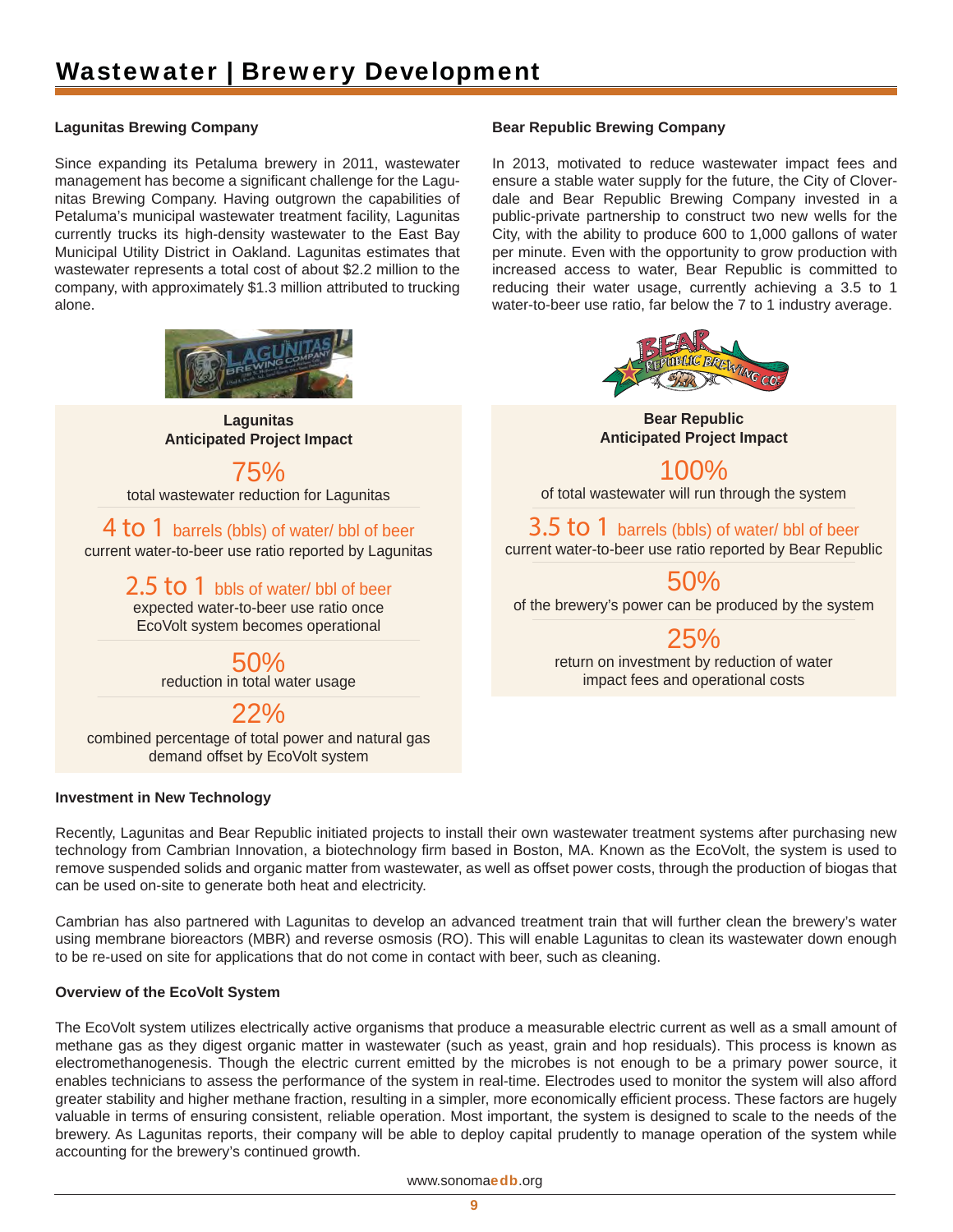### Appendix A | Economic Impact Methodology

#### **Premise**

The EDB surveyed Sonoma County breweries, distilleries, and cideries in order to assess their impact on the county and identify impediments to growth. This survey was partially motivated by recent economic reports on the brewery industry for Larimer County, Colorado (The Economic Impacts of Breweries on Larimer County, Colorado State University, 2011), Colorado State (Craft Brewers Industry Overview and Economic Impact, University of Colorado, 2012), and California State (California Craft Brewing Industry: An Economic Impact Study, University of California, Berkley, 2012). The major similarity between all three reports is the use of the IMPLAN modeling software to perform the economic impact analysis. In producing an economic impact analysis for Sonoma County, the EDB used these reports as a model to develop its own survey.

While distilleries and cideries were surveyed, and their responses show up throughout the report, the EDB was unable to perform an economic analysis in the same way as it did with breweries. Due to a small sample size, the EDB could not report their impact without compromising their anonymity. Suppressing sensitive business data because of this circumstance is a common practice among data providers such as the BLS and California EDD.

### **Survey**

The survey was deployed in late 2014. An effort was made to include input from all Sonoma County breweries, distilleries, and cideries. A list of Sonoma County businesses that were classified as a manufacturer of beer, spirits, or cider was created using information from the California EDD, InfoGroup, press articles, and the California Craft Brewers Association. The survey data informed the analysis presented on growth outlook, employment, production, supply, distribution, community impact, and economic impact. Responses were received from 30 companies, accounting for more than 80% of the businesses surveyed.

### **Analysis**

The IMPLAN software models the impact of an event on a given economy which is referred to as input-output analysis. An extensive database of industry-specific economic data allows IMPLAN to generate a Social Accountability Matrix. This matrix is used to track the interactions between different sectors of the target economy, and in doing so, provides the basis for calculating an event multiplier.

Survey recipients were asked to indicate their number of full-time and part-time employees in 2013, along with their total sales in 2013. The aggregate brewery sales and employment were allocated to IMPLAN sector 71 to run the analysis. Since all beer production takes place within Sonoma County, the

### Appendix B | Sources

**Bear Republic Brewing Company**, (www.bearrepublic.com)

**Beer Institute**, (www.beerinstitute.org)

**Brewers Association,** (www.brewersassociation.org)

**Bureau of Economic Analysis**, (www.bea.gov)

**Bureau of Labor Statistics**, (www.bls.gov)

**Distilled Spirits Council of the United States,** (www.discus.org)

**Frank, Rimerman + Co. LLP**, (www.frankrimerman.com) *Craft Beer & Wine at a Crossroads*

**Lagunitas Brewing Company**, (www.lagunitas.com)

**NACS**, (www.nacsonline.com)

**Sustainable Brands**, (www.sustainablebrands.com/news\_and\_views/cleantech/jennifer\_elks/bear\_republic\_brewery\_unveils\_energy-postitive\_ wastewater\_trea)

**Sonoma County Economic Development Board**, (edb.sonoma-county.org/pdf/2013/craft\_beverage\_report\_2013.pdf)

**Sonoma West Times & News**, (www.sonomawest.com/cloverdale\_reveille/news/unique-wastewater-treatment-system-debuts-at-bear-republic /article\_0ba19c28-aa27-11e3-8fcd-0019bb2963f4.html)

The EDB believes all data contained within this report to be accurate and the most current available, but does not guarantee its accuracy or completeness. Use of data from an outside source does not represent an endorsement of any product or service by the EDB, its members or affiliates.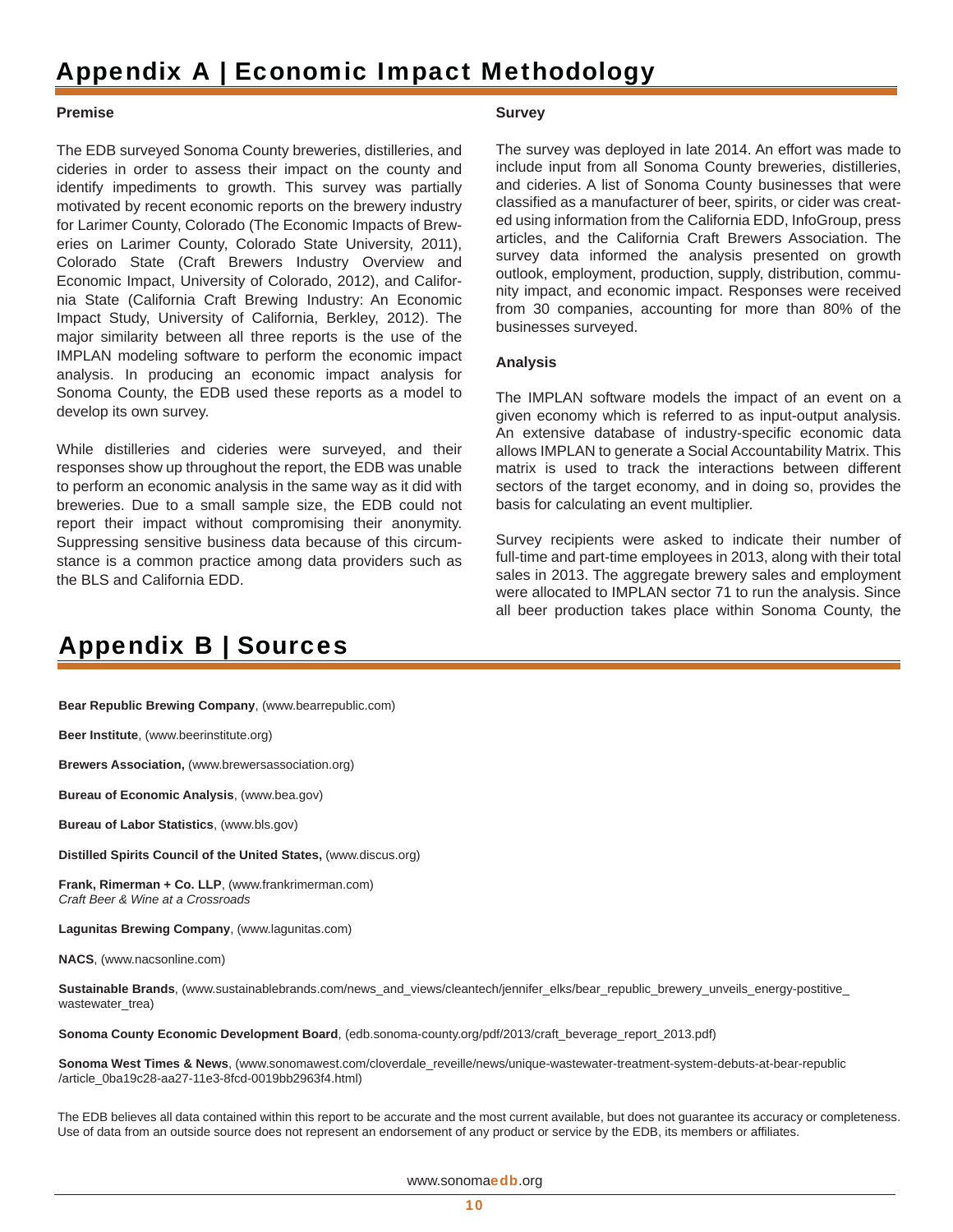### Appendix C | Acknowledgements

The Economic Development Board would like to thank the 30 businesses that took time to complete the survey contributing to the information used in this report. To maintain anonymity, we have not identified the companies that completed surveys.

Below is a complete list of all the beer, cider and spirits producers in Sonoma County as of early 2015. Not all were established at the time of surveying.

### **Breweries**

101 North Brewing Co. Bear Republic Brewing Co. Bloodline Brewing Co. Carneros Brewing Co. Cloverdale Ale Co. Cooperage Brewing Co. Dempsey's Restaurant and Brewery Fogbelt Brewing Co. Healdsburg Beer Co. HenHouse Brewing Co. Lagunitas Brewing Co. Moonlight Brewing Co. Old Redwood Brewing Co. Petaluma Hills Brewing Co. Plow Brewing Co. Russian River Brewing Co.

- Shady Oak Barrel House Sonoma Springs Brewing Co. St. Florian's Brewery Stumptown Brewing Co. Third Street AleWorks Woodfour Brewing Co.
- **Cideries** ACE Cider Devoto Orchards Cider FoxCraft Hard Cider Golden State Cider Sonoma Cider Specific Gravity Cider Tilted Shed Ciderworks
- **Distilleries** 35 Maple Street Alley 6 Distillery Griffo Distillery Hanson Spirits HelloCello & Prohibition Spirits Purple Wine + Spirits Sonoma Brothers Distilling Sonoma Coast Spirits Sonoma County Distililng Co. Spirit Works Distillery Stillwater Spirits

### Thank you

The EDB would like to thank the following people and organizations for their support and help with this report.

**Derek Groff**, of Frank, Rimerman + Co., for his assistance with data analysis and IMPLAN modeling.

**Lagunitas Brewing Co.** for providing information on their wastewater treatment system.

**Bear Republic Brewing Co.** for providing information on their wastewater treatment system.

 The **City of Santa Rosa** and the **City of Petaluma** for providing information on planned improvements to existing wastewa ter treatment systems.

The Sonoma County Craft Beverage Report was managed by the Economic Development Board's project coordinators.

 **Dominic Wiggam** wrote the wastewater, employment, and the economic impact sections for the craft brewing industry, and the appendices. He was also responsible for acquiring data and carrying out the economic impact analysis.

 **Jordan Nagy** wrote the growth outlook, production and supply, and the community impact sections. She was also responsible for the report formatting and design.

 **Francesca Schott** was responsible for developing the industry overview, reviewing the final copy and assisting with the report formatting and design. She also assisted with data acquisition.